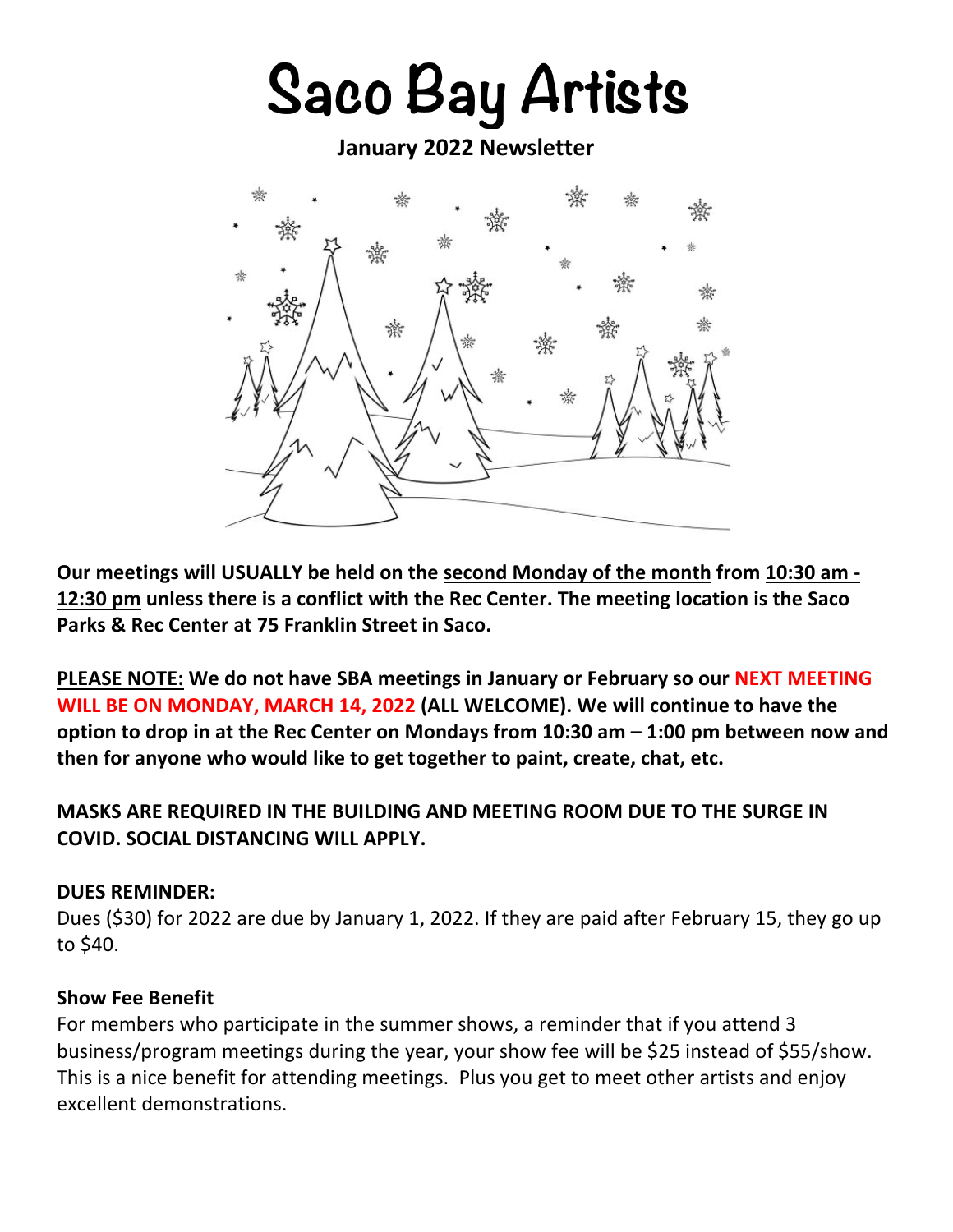## **December Meeting Notes**

• The SBA Board for 2022 was voted in unanimously:

Co-chairs Ellen Pelletier – Prepare agendas, run meetings, demos David Steed – Facility, Finance

Committee chairs Lettie Lemay – Treasurer Christine Labaree – Newsletter Kathy Angel Lee – Summer show coordinator Heather Fountain - membership coordinator Sylvia Orchard - Events Stephen Beckett – Webmaster Susan Hanna – Facebook coordinator

- Much of the discussion centered on the **planned SBA art show at the Dyer Library in Saco**, scheduled for the month of April. Robert Dunn is organizing (his paintings will be on exhibit there during the month of January if you have a chance to stop by).
	- o For the April show, each SBA member may submit up to 3 pieces depending on the size; the maximum size is 16x20 (one piece limit) or 2-3 smaller pieces. All must be wired for hanging (no sawtooth) and should be framed unless gallery wrapped.
	- o Robert did not think cabinets would be available to include non-hung art at this time so there probably won't be an opportunity to include sculpture, pottery, etc. during this exhibit.
	- o Robert will create painting labels and will need the following information for each piece:
		- § Title
		- Medium/substrate (e.g. oil on canvas, acrylic on panel)
		- Dimensions
		- Artist's name
		- Optional description of the piece
		- Please also include your contact details and the price for the piece but that information will be kept separate from the painting label; if your piece is NOT for sale, please indicate that as NFS
		- There is no particular theme for the show but everyone talked about submitting some "favorites" from their collections
	- o Robert will need the information for the labels ahead of time so knows how many pieces he will have and the sizes; please try to get this information to him by March 1 so he has time to prepare.